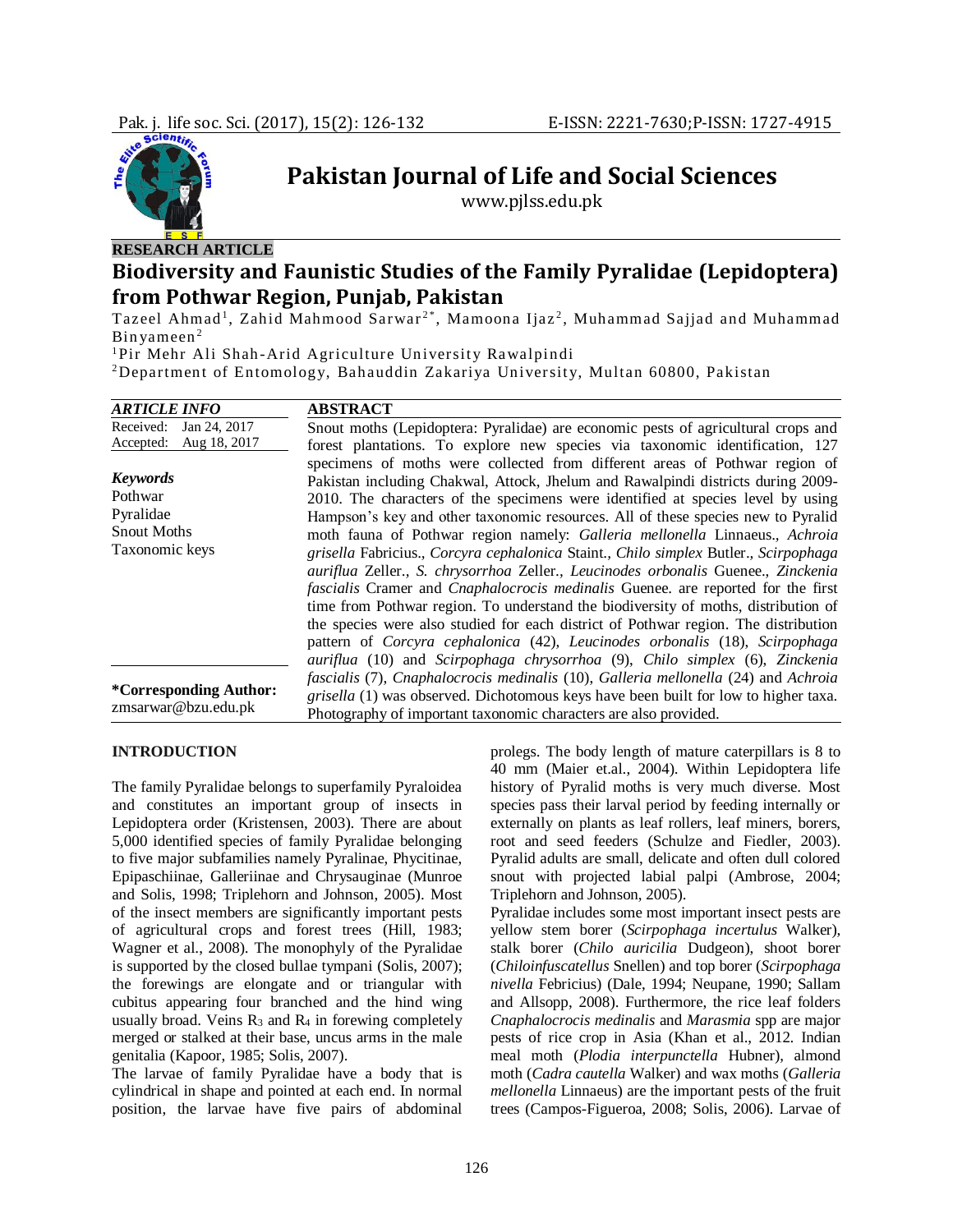various species of family Pyralidae destroy the cones of pine trees (Turgeon et al., 1994; Whitehouse et al., 2011). Numerous moth species belonging to different families are morphologically similar to each other. Moths are nocturnal and remain inactive during day time (Maier, 2004). Several of these notorious species remain unfamiliar to entomologists in terms of their check and distinctiveness due to the fact that these are minor and less damaging species. Besides, even the most damaging and well known species like *Scipophaga nivella* in rice and top borer, *Scirpophaga excerptalis* in sugarcane had often been confused. For example, males of the *Scirpophaga incertulus* bear a resemblance to the males of *S. gilviberbis* and *S. nivella* while females of these species are easily distinguishable. Likewise, more morphologically similar species still need to be recognized by taxonomic studies. Other than Hampson work on the Pyralidae moths, there are no reports available on the diversity and distribution pattern of the snout moths from Pothwar region. Therefore, the present investigation have been undertaken to study the taxonomic identification of the poorly known species of Pyralidae moths and their distribution pattern in Pothwar region.

# **MATERIALS AND METHODS**



### **Fig. 4: Map showing different localities of Pothwar region from where Pyralidae moths were collected (Khan et. al, 2012).**

In order to explore the fauna of Pyralid moth (Pyralidae: Lepidoptera) the proposed research was conducted during the year 2009-2010. A total 127 specimens were collected from the following localities of Pothwar region. Valid names for the captured specimens, their synonyms, description of habitat, body lengths and sex ratio of collected specimens with dates of collection are also provided. Dichotomous keys have been built for lower and higher texa. Coloured images of important taxonomic characters are also provided.

### **District Rawalpindi**

i. Rawalpindi ii. Kahuta iii. Kallar Saidan iv. Gujar Khan

### **District Attock**

i. Hazro ii. Fateh Jhang iii. Pindi Gheb iv. Jhand **District Jhelum**

i. Jhelum ii. Dina iii. Sohawa iv. Pind Dadan Khan **District Chakwal**

i. Chakwal ii. Chua Saidan Shah iii. Talagang iv. Kallar Kahar

# **Collection and Preservation**

Moths were collected by using aerial nets, light traps and hand picking at night time. Data was collected after 24 hours. The specimens were collected on daily bases during March to October. Collected specimens were transferred in killing jars containing potassium cyanide. After half an hour, the dead specimens were placed in wet butter paper in petri dish for soften the body parts especially the wings than these specimen stretched and pinned properly and preserved in wooden boxes along with tags which have a complete information about the specimen. Coopex powder and mounted naphthalene balls were used to protect the specimens from ants and other predators.

# **Wing venation**

To study the wing venation of the collected specimens, wings were washed out according to method described by (Triplehorn and Johnson, 2005).

Wings were removed carefully to avoid the breakage or tearing. After removal, the wings were dipped in 95 % alcohol and 10 % hydrochloric acid, respectively, in order to make them wet. Then wings were cleaned by bleach (a mixture of 5o% sodium chloride and 50% sodium hypochlorite) and rinsed with distilled water to remove the traces of bleaches. Cleaned wings were mounted on slide and preserved properly for further taxonomic studies.

Wing venation was studied according to (Hampson, 1896) and other available literature using stereoscope Leica, 4X. The specimens were further confirmed morphologically by comparing with housed collection of Pyralid moths at National Insect Museum and National Agricultural Research Centre Islamabad. The collection was deposited in Biosystematics Laboratory, Department of Entomology, PMAS-Arid Agriculture University Rawalpindi. Identification was done up to species level with the help of already published literatures, books, monograph and internet sources. Photography of adults, wings and dichotomous keys were also provided.

### **RESULTS AND DISCUSSION**

## **Family Pyralidae**

Members of this family are called as snout moths because their labial palpi are projected forward.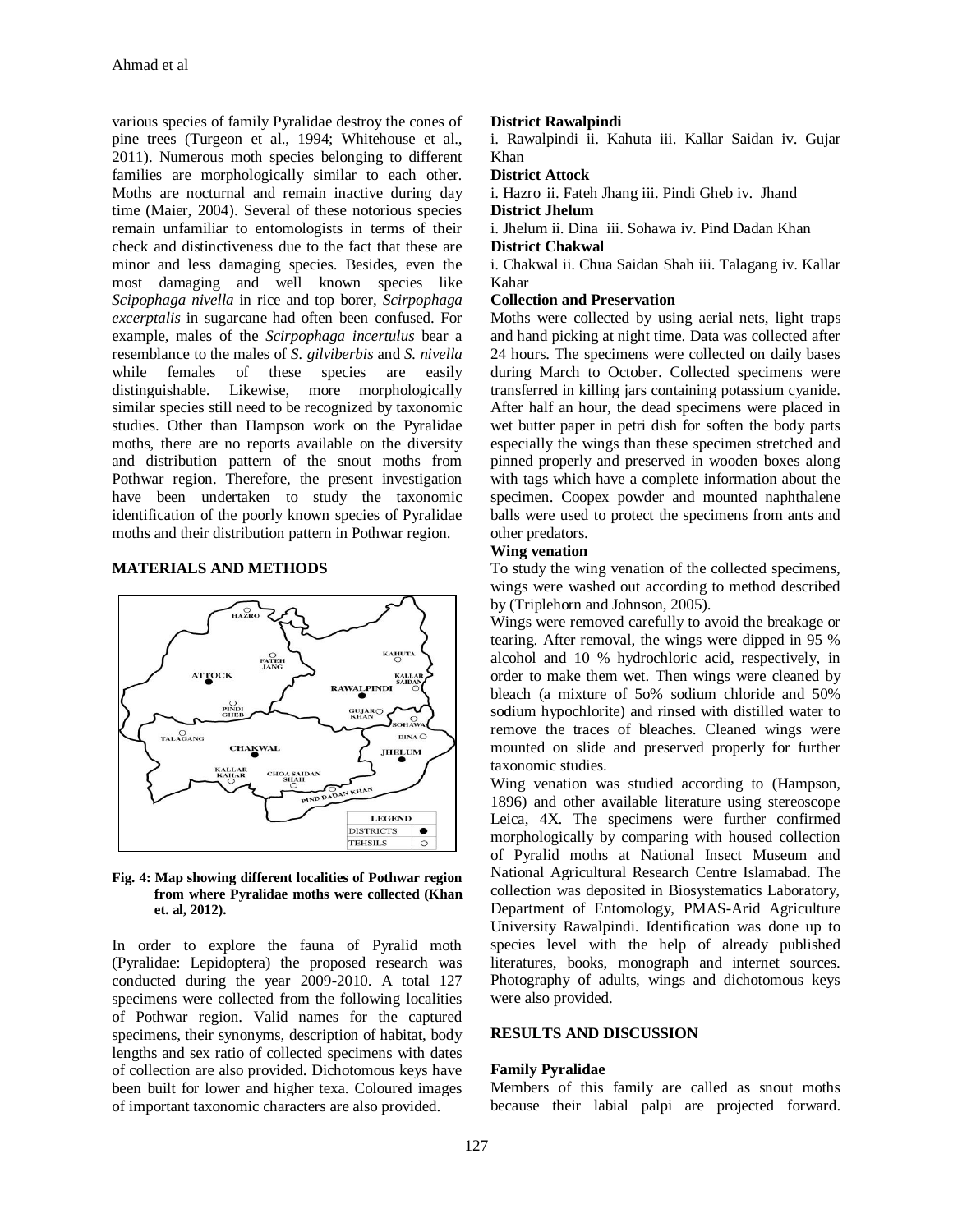Diagnostic characteristics of this family are: Maxillary palpi and proboscis developed; Forewing with vein 1*a* usually free sometimes forming a branch with 1*b*; Vein 5 from near lower angle of cell or nearer 4 than 6. Hind wing with vein 5 usually from near lower angle of cell: 8 anastomosing with 7 beyond the end of cell; Vein 1 *a*, *b*, *c* present; Frenulum developed.

Identification of 9 species in 8 genera belonging to 4 subfamilies of family Pyralidae has been described as fellow

# **Key to the subfamilies of Pyralidae in Pothwar Region**

1. Wings often relatively narrow, gray in color. Ocelli absent. Hind wing with median nervure pectinated on upper side………….………………………………... 2 - Wings often ground, brownish or blackish, with four white cross lines. Ocelli present. Hind wing with median nervure not pectinated on upper side…..….… 3 2. Maxillary palpi small, but distinct, upturned, scaling different in species. Retinaculum elongate, bar-shaped. …………………..……………….………....Galleriinae -Maxillary palpi small and triangularly scaled …… …………..……………...….………………..Crambinae 3. Proboscis absent………….…...………Schoenobinae - Proboscis present.....................…………..Pyraustinae **1. Subfamily Galleriinae (Zeller, 1848)** Key to Genera of Galleriinae 1. Four veins arising from median nervure of hind

- wing, Outer margin of forewing angled ……………………………*Galleria* (Fabricius, 1798)
- Three veins arising from median nervure of hind wing, Outer margin of forewing not angled……………………………………..………...2
- 2. Hind wing with closeddiscal cell, Vein 8 present, frenulum with single spine…... *Achroia* (Hubner, 1819)
- Hind wing with opendiscal cell, Vein 8 absent, frenulum with double spine

…………………………….*Corcyra* (Rogonot, 1885)

1. **Genus** *Galleria* (**Fabricius***,* **1798)**

# 1. *Galleria mellonella* **(Linnaeus, 1758)**

Adult 15-18 mm**,** Head, thorax and abdomen yellowish brown. Palpi of male minute and in female are long, extending beyond the short frontal tuft Antennae simple in male with a tuft of basal joint; Forewing grey Fore wing 12-15 mm; Hind wing 8-10 mm; Inner area ochreous; variegated with purple and black; a ridge of raised rough scales below the cell; Outer margin of forewing angled; Hind wing fuscous brown; base and inner area paler or almost wholly pale; Frenulum present. (Fig 1A-B).

### **Type**

This species was collected on light near bee hives.

## **Biomaterial examined**

Kallar Saidan:  $5(2\text{ } \text{\textcircled{2}} + 3\text{ } \text{\textcircled{2}})$ , 30-vii-2010. Rawalpindi:  $8(5\text{ }^{\wedge}$  + 3\\var \cdot 27-vi-2010. Kallar Kahar: 6(3\\cdot + 1\cdot 2), 7iv-2009. Chakwal:  $5(2\hat{0} + 3\hat{2})$ , 22-iv-2009.

### **Remarks**

Judging from the published description of *Galleria mellonella*given by Hampson (1896) this species is distinct on the basis of outer margin of forewing angled. 2. **Genus** *Achroia Achroia grisella* **(Fabricius,1798)** Adult 12 mm, uniform grey-brown, the head yellow. Palpi minute and porrect; maxillary palpi minute. Antennae minutely serrate. Forewing short and rounded, male with a glandular fold fringed with hair at base of costa below. Vein 3 from near angle of cell, vein 11 absent. Fore wing 9-11 mm, Hind wing 6-9 mm, Hind wing with the apex acute. Vein 2 from close to angle of cell. Frenulum present in the form of short hair (Fig 2A-B).

# **Type**

This species was collected on light near bee hives.

## **Biomaterial Examined**

Rawalpindi: 1♂, 27-vi-2009.

## **Remarks**

This species is very close to already known species of *Achroia grisella* given by Hampson (1896) but differ from the following characters, Apex of acute fore wing and hind wing is short and round.

**3. Genus** *Corcyra* (**Rogonot, 1885)**

## **4.** *Corcyra cephalonica* **(Stainton, 1866) Measurement**

Adult 10-12 mm. Head and thorax very pale brown, sometimes whitish or darker brown. Antennae whitish brown, basal joint with some darker brown scales. Abdomen and legs pale brown. Fore wings very pale brown, the veins more or less indicated by darker brown scaling, except along the dorsum which remains of the pale ground color. Fore wing 12mm, Hind wing 9 mm. Hind wing with open discal cell, vein 8 absent. Frenullum in the form of double spine. Cilia with a slightly paler line at their base (Fig 3A-B).

# **Type**

This species was collected on light in the stored products.

### **Material Examined**

Rawalpindi:  $5(3\text{ } \textcircled{2} + 2\text{ } \textcircled{2})$ , 15-viii-2009. Hazro:  $6(4\text{ } \textcircled{2} +$ 1°, 21-vii-2010. Pind dadan khan:  $3(1^3 + 2^9)$ , 13viii-2010. Jhelum: 6♂, 16-viii-2010. Dina: 4♀, 15-viii-2010. Gujar khan: 6(4♂ + 2♀), 18- vii 2010. Chakwal:  $4(2\sqrt[3]{} + 2\sqrt{2})$ , 06-viii-2010. Talagang: 8 $\sqrt[3]{2}$ , 07-viii-2010: **Remarks**

This species is very close to already known species of *Corcyra cephalonica* given by Chittenden (1919) but differ from the following characters. This specie is distinct on the basis of open discal cell of hind wing and frenulum with double spine.

- **2. Subfamily Crambinae**
- **5. Genus** *Chilo* (**Zincken, 1817)**
- **6.** *Chilo simplex* **(Butler, 1877)**

### **Measurement**

Adult 14-18 mm. yellowish brown head and thorax. Proboscis absent. Palpiporrect, covered with rough hair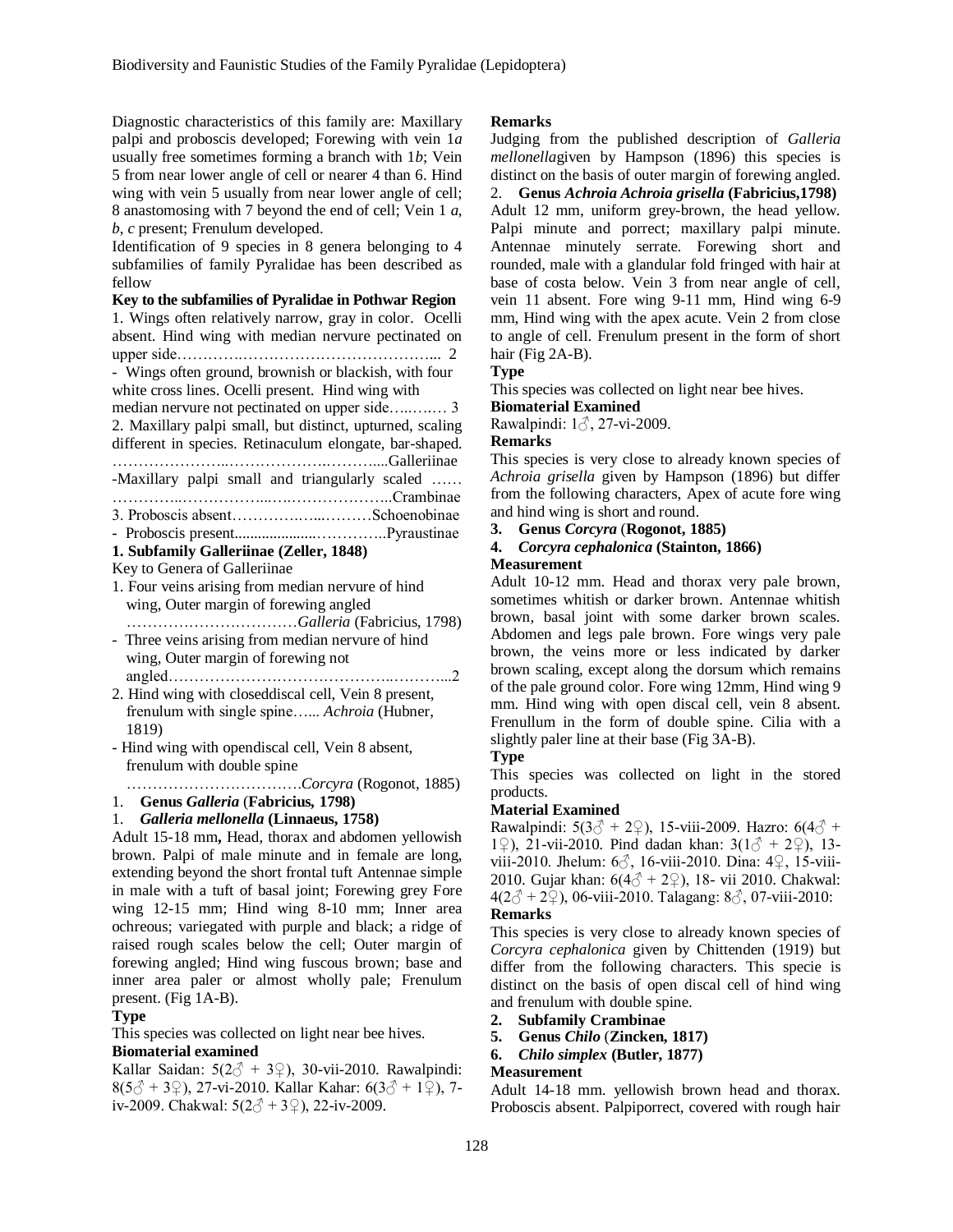and extending two to three times length of head. Antennae minutely serrate. Fore wing 12-14 mm, Hind wing 7-9 mm, fore wing with apex rectangular in male, somewhat acute and produced in female. Fore wing of male has a highly curved transverse line of short dark brown streaks, yellowish patch in the end of cell. Female with some diffused fuscous from apex to lower angle of cell (Fig 4A-B).

## **Type**

This specie was collected on light in the maize crop.



**Fig. 1(A-B): Forewing and maxillary palpi of** *Galleria mellonella* **not triangularly**



### **Fig. 2(A- B): Forewing of** *Achroia grisella* **with rounded appearance and hind wing with acute outer margin**



### **Fig. 3(A-B): Hind wing of** *Corcyra cephalonica* **with open discal cell and double frenulum and showing pale brown cilia**



## **Fig. 4(A-B): Labial palpi of** *Chilo simplex* **porrect, covered with hair and extending two to three times length of head and fore wing apex somewhat produced**

# **Material Examined**

Kahuta:  $2\hat{0}$ , 23-v-2010. Jhelum:  $4(3\hat{0} + 1\hat{2})$ , 7-v-2010. **Remarks**

*Corcyra cephalonica* given by (Chittenden, 1919). The porrect, longer palpi and rectangular apex of fore wing in male.

## **3. Subfamily Schoenobinae**

# **5. Genus** *Scirpophaga*

Key to Species of Scirpophaga

1. Pure white, anal tuft orange or brownish in female……………....…………. *auriflua* (Zeller, 1863). -Pale or golden yellow, anal tuft greyish brown ……………………………..chrysorrhoa (Zeller, 1863).

# **V.** *Scirpophaga auriflua* **(Zeller, 1863)**

# **Measurement**

Adult 12-18 mm, pure white in color. Head with the frons white, palpi porrect and extending once to twice the length of head; antennae of male minutely ciliated or serrated. Thorax upper side whitish. Abdomen of female large and with longorange colored anal tuft. Legs generally white. Wings white, long and narrow. Hind wing with frenulum double spine (Fig 5A-B).

# **Type**

This species was collected on light in the sugarcane crop. **Biomaterial examined**

Rawalpindi: 2♀, 30-vii-2010. Attock: 4♀, 11-iv-2009. Hassan Abdal: 4♀, 15-vi-2010.

# **Remarks**

This species is very close to already known species of *Scirpophaga auriflua* by (Hampson, 1896) but differ from the following characters; This species has pure white color and brown or orange anal tuft**.**

## **VI.** *Scirpophaga chrysorrhoa* **(Zeller, 1863) Measurement**

Adult 8-12 mm. Pale golden yellow in color. Thorax upper side whitish. Abdomen of female large and with grayish brown anal tuft. Abdomen long and ochreous. Wings golden yellow, long and narrow. Fore wing with vein 3 from before angle of cell; 4, 5 from cell. Hind wing with vein 3 from near angle of cell. Hind wing with frenulum double spine (Fig 6A-B).

### **Type**

This species was collected on light in the grass fields. **Biomaterial examined**

Rawalpindi: 4♀, 30-viii-2009. PindiGheb: 2♀, 11-vi-2010. Hassan Abdal: 3♀, 15-vi-2010.

# **Remarks**

This species is very close to already known species of *Scirpophaga chrysorrhoa* given by (Hampson, 1896) but differ from the following characters, Its golden yellow color and greyish brown anal tuft.

## **4. Subfamily pyraustinae (Meyrick, 1890)**

### Key to Genera of Pyraustinae

1. Antennae annulated, Veins 4, 5 of the hind wing well separated…………………..*Leucinodes* (Guenee, 1854)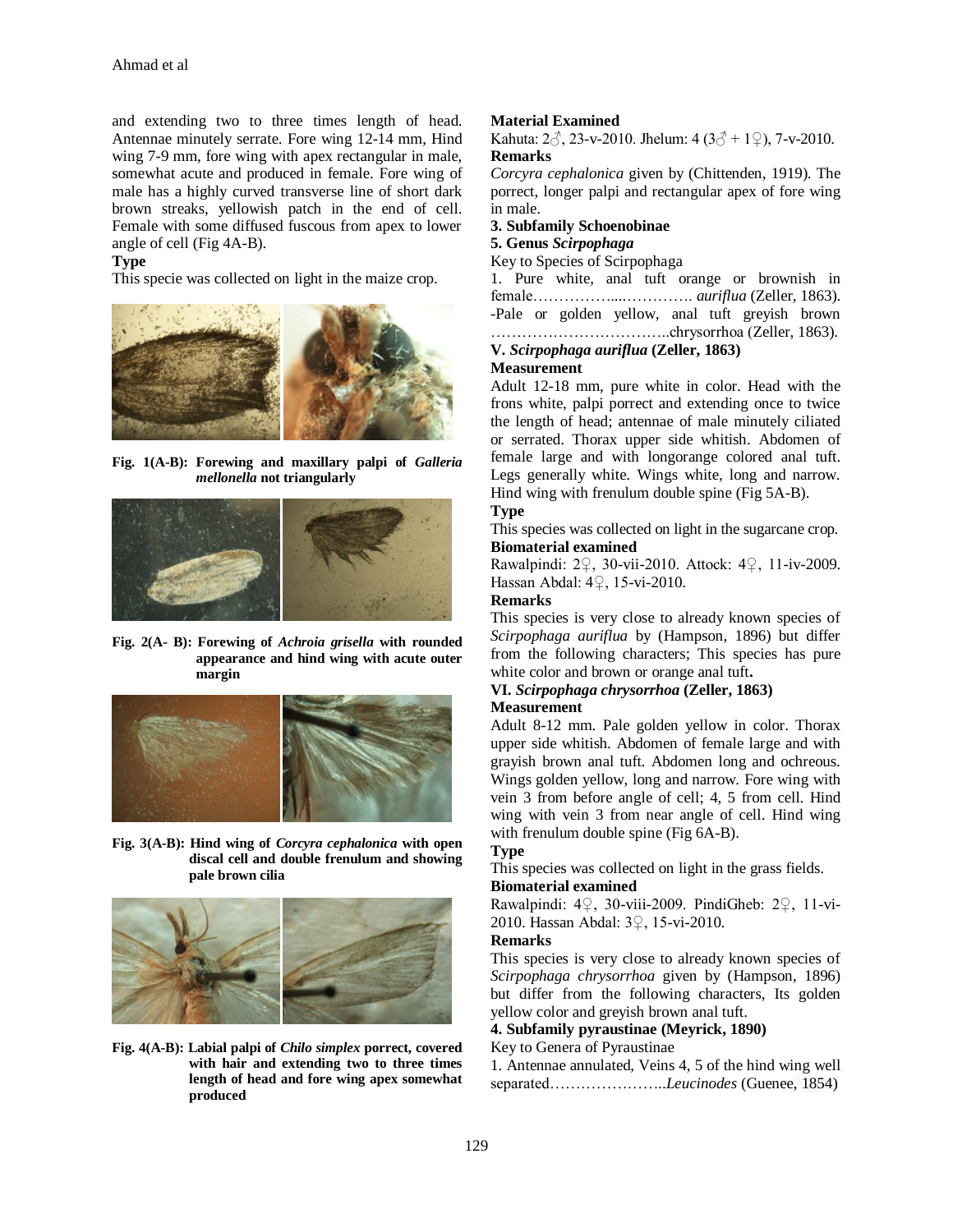- Antennae not annulated, Veins 4, 5 of the hind wing not separated……….…….……….……….………….2

2. Third joint of palpi long, naked and pointed, Frons rounded.....................................*Zinckenia* (Zeller, 1852)

Third joint of palpi short and blunt, Frons not rounded.…………...… *Cnaphalocrocis* (Guenee, 1854)

## **6. Genus** *Leucinodes* **(Guenee, 1854)**

## **VII***. Leucinodes orbonalis* **(Guenee, 1854) Measurement**

Adult 11-13 mm. Body white, the head and thorax flecked with black and brown. Antennae not thickened and somewhat annulated. Base of fore wing brownish yellow or rusty brown followed by an incomplete undulating black line. Discocellulars of hind wing highly angled. Hind wing with black speck at upper angel of cell and spot at lower angel (Fig 7A-B).

# **Type**

This species was collected on light in the brinjal crop. **Biomaterial Examined**

Rawalpindi: 5(4 $\circ$  + 1 $\circ$ ), 22-vi-2010. KallarSyedan: 5(4 $\circ$ + 1♀), 18-v-2010. Hazro: 3♂, 20-iv-2010. Choa Saidan Shah: 3♂, 7-iv-2010. Gujar Khan: 2♂, 23-viii-2010.



**Fig. 5(A-B): Orange anal tuft of female of** *Scirpophaga auriflua***. Labial porrect, third joint down curved and Frons black and rounded**



**Fig. 6(A-B): Greyish brown anal tuft of female of**  *Scirpophaga chrysorrhoa,* **with Brown and rounded frons**



**Fig. 7 (A-B): Annulated antennae of** *Leucinodes orbonalis***. Wings base of forewing rusty brown, black and brown patches on both wings**

## **Remarks**

This species is very close to already known species of *Leucinodes orbonalis* given by Hampson (1896) but differ from the following characters, Its rusty brown fore wing base, black and brown patches on both wings, annulated antennae and hind wing with discocelluler highly angled.

# **7. Genus** *Zinckenia* (**Zeller, 1852)**

## **VIII.** *Zinckenia fascialis* **(Cramer 1782) Measurement**

Adult 8-10 mm. Dark brown body colour; abdomen brown with white rings; antennae smooth or simple; palpi upturned, third joint long and naked; frons rounded. No transverse anterior lines in the fore wing, a black edged white patch present not reaching the costa. Hind wing with patch more regular and wider and only slightly tapering to inner margin. (Fig 8A-C)

# **Type**

This species was collected on light in the grass fields.

# **Biomaterial Examined**

Attock: 2♂, 28-vii-2010. Pinddadan Khan: 3♂, 24 -vii-2010. Dina: 2♂, 25-vii-2010.

# **Remarks**

This species is very close to already known species of *Zinckenia fascialis* given by Hampson (1896) but differ from the following characters, It's long, naked and pointed third joint of palpi, white patches on both wings and rounded frons.

# **8. Genus** *Cnaphalocrocis* **(Guenee, 1854) IX.** *Cnaphalocrocis medinalis* **(Guenee 1854) Measurement**

Adult 8-10 mm. Yellowish brown body; head and collar dark brown; palpi upturned, lower side white and upper side yellow; flat and oblique frons; antennae annulated; abdomen yellow and ringed with white and black to the extremity. The anal tuft black with white strips. Fore wing with a depression of membrane in the middle of costa with tuft of hair on upper side. Hind wing yellow with outer area dark brown. Discal cell short in hind wing. Long cilia present on outer margin of hind wing (Fig 9A-C).

# **Type**

This specie was collected on light in the grass fields.

## **Biomaterial Examined**

Rawalpindi: 3♂, 10-viii-2010. Kahuta: 2♂, 12-viii-2010. Hazro: 2♂, 18-viii-2010. Fatehjang: 3♂, 19 -viii-2010.

# **Remarks**

This species is very close to already known species of *Cnaphalocrocis medinalis* given by Hampson (1896) but differ in the following characters, its black anal tuft with white strips, depression of wing membrane and flat and oblique frons.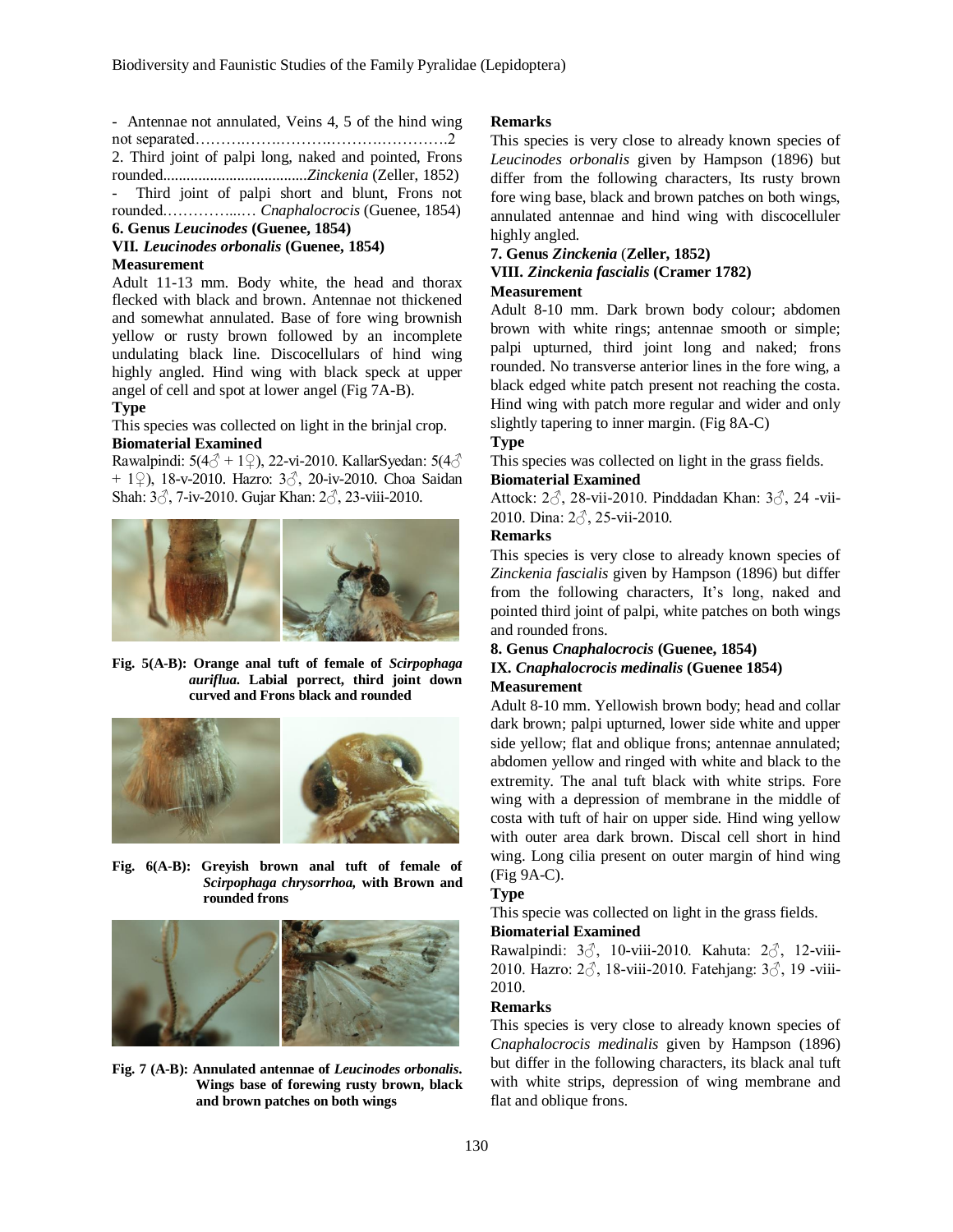

**Fig. 8(A-C): Labial palpi of** *Zinckenia fascialis***, third joint long, naked and acuminate, with Simple antennae and wings with white patches**



**Fig. 9(A-C): Labial palpi of** *Cnaphalocrocis medinalis* **white below and third joint short.Abdomen ringed with white and yellow towards extremity and anal tuft black with a white strip. Fore wing depression of membrane between subcostal and medial veins.**

**Table 1: Distribution of various species of Pyralidae moths in Pothwar Region.**

| Area                    | Attock Chakwal Rawalpindi Jhelum |    |    |    |
|-------------------------|----------------------------------|----|----|----|
| Name of species         |                                  |    |    |    |
| Galleria mellonella     |                                  | 11 | 13 |    |
| Achroia grisella        |                                  |    |    |    |
| Corcyra cephalonica     | h                                | 12 |    | 13 |
| Chilo simplex           |                                  |    | 2  |    |
| Scirpophaga auriflua    |                                  |    | 2  |    |
| Scirpophaga chrysorrhoa | 5                                |    |    |    |
| Leucinodes orbonalis    |                                  |    | 12 |    |
| Zinckenia fascialis     | 2                                |    |    |    |
| Cnaphalocrocis mdinalis | 5                                |    |    |    |

### **Conclusion**

This family is very diverse for our crops and vegetables and immature of this family causes a huge loss to our economy, but there is no research work has been done on the taxonomy of this family from this region. In the present research the taxonomic study of family pyralidae was done for the first time from this region.

# **Authors' contributions**

All authors contributed equally in finalizing this manuscript.

## **REFERENCES**

Ambrose DP, 2004. The insects: structure, function and biodiversity. 2nd edition. Kalyani Publishers, India, pp: 40-48.

- Butler AG, 1877. On two collections of heterocerous Lepidoptera from New Zealand with descriptions of new genera and species. Proceedings of the Zoological Society of London, pp: 400-401.
- Cramer P, 1782. Exotic butterflies from all three parts of the world i.e. Asia, Africa and America. 4<sup>th</sup> Edition. Princeton University Press, USA. pp: 165-252.
- Campos-Figueroa M, 2008. Attract-and-kill methods for control of Indian meal moth, *Plodia interpunctella* (Hubner) (Lepidoptera: Pyralidae), and comparisons with other pheromone-based control methods. PhD Thesis, Oklahoma State University, USA.
- Chittenden FH, 1919. The rice moth. Bulletin of the US Department of Agriculture, 783: 1-5.
- Dale D, 1994. Insect pests of the rice plant-their biology and ecology. In: EA Heinrichs (Ed) Biology and management of rice insects. 3rd Edition. Wiley Eastern/New Age International, New Delhi, India, pp: 438: 442
- Fabricius JC, 1798. Supplementum entomologiae systematicae. 1st Edition. Proft et Storch, Hafniae Schleswig, Germany, pp: 1-572.
- Guenee A, 1854. Deltoides et Pyralites, histoire naturelle des insectses. Species general des Lepidoptrers. Librairie encyclopedique de roret. Saraswati Press, France, pp: 1-448.